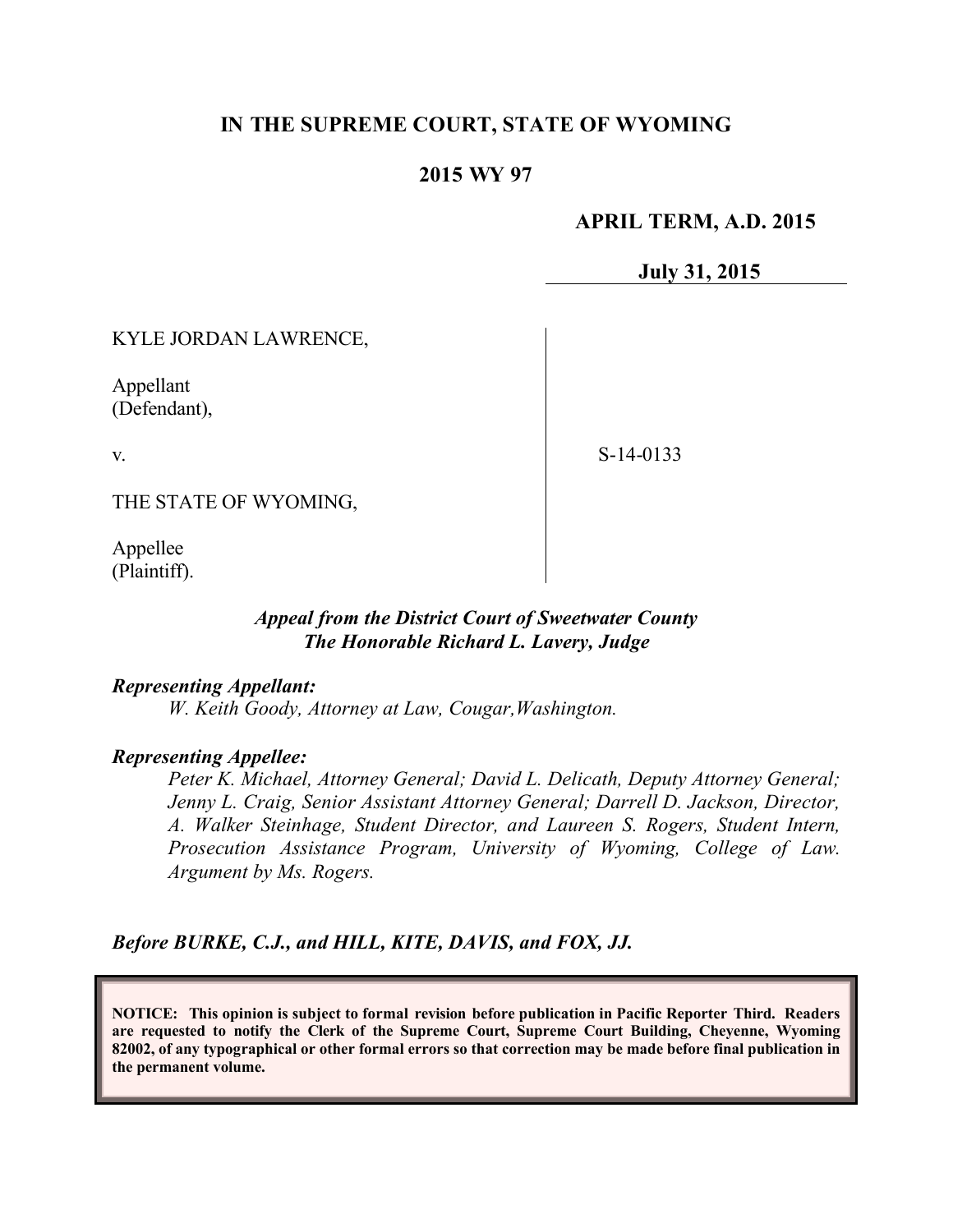### **BURKE, Chief Justice.**

[¶1] Appellant, Kyle Jordan Lawrence, challenges his conviction for voluntary manslaughter. He contends the district court erred in excluding evidence indicating the victim was under the influence of methamphetamine at the time of the events leading to his death. We affirm.

#### *ISSUE*

[¶2] Appellant presents the following issue:

Did the district court abuse its discretion when it granted the State's motion in limine and excluded any reference to methamphetamine use by Klakken, the shooting victim?

The State phrases the issue in a similar manner.

# *FACTS*

[¶3] On the night of July 6, 2012, Appellant, Kyle Lawrence, and his fiancée were drinking and socializing with a neighbor, Ta'Maira Michalides, in their apartment complex in Rock Springs, Wyoming. At approximately 9:30 p.m., the victim, Andrew Klakken, began shooting off fireworks in front of the apartment complex. Ms. Michalides asked the victim to stop shooting fireworks because her son was sleeping. The victim became belligerent and began shouting profanities and insults at Ms. Michalides and Appellant's fiancée. Appellant came out of his apartment on the third story of the apartment building and began exchanging profanities with the victim. After the verbal altercation escalated, Appellant retrieved a handgun from his apartment and told the victim "Come on up here, I['ve] got something for you." At that point, Appellant's neighbor and friend, Michael Keeley, came to Appellant's apartment and urged him to put the gun away. Appellant removed the magazine from the gun and set the magazine and the gun on a table in his apartment.

[¶4] Appellant then returned to the balcony in front of his apartment and shot a firework in the direction of the victim. The firework struck the victim or landed near him. The victim began running up the stairs of the apartment complex toward Appellant, and Appellant told the victim not to continue because he had a loaded weapon. Appellant retrieved the gun from his apartment, returned to the doorstep, and shot at the victim three times, striking him once. The victim later died from the gunshot wound. A toxicology report conducted in conjunction with the victim's autopsy indicated that the victim was under the influence of methamphetamine at the time of his death.

[¶5] The State charged Appellant with first-degree murder, aggravated assault and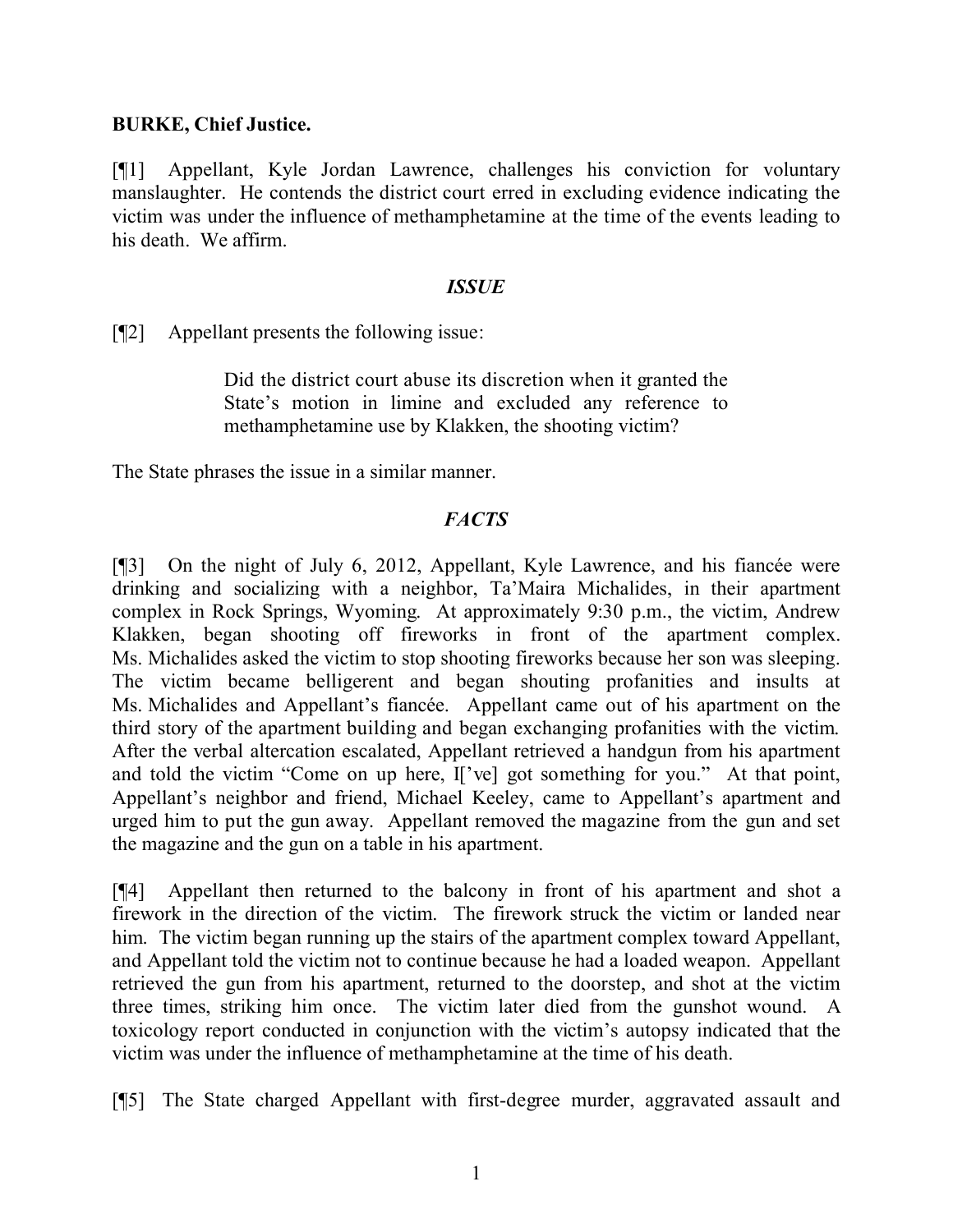battery, and possession of a deadly weapon with unlawful intent. The district court subsequently dismissed the charges of aggravated assault and battery and possession of a deadly weapon at the request of the State. Prior to trial, the State filed a motion in limine to exclude any evidence of the victim's methamphetamine intoxication at the time of his death, including the post-mortem toxicology report and photos of a pipe found next to the victim's body. After a hearing at the final pretrial conference, the district court granted the motion, finding that evidence of the victim's intoxication was not relevant under W.R.E. 401 because there was no evidence to indicate Appellant knew the victim was under the influence of methamphetamine.<sup>1</sup> The court also found the evidence was inadmissible under W.R.E. 403 because "being accused of having the characteristics of a methamphetamine user is extremely prejudicial, particularly in a county like Sweetwater, with a severe problem with methamphetamine trafficking and use."<sup>2</sup>

[¶6] At trial, Appellant claimed he was acting in self-defense when he shot the victim. The jury rejected Appellant's claim, finding him guilty of voluntary manslaughter, a lesser included offense of first-degree murder. The district court sentenced Appellant to 14 to 20 years in prison.

[¶7] Following trial, Appellant submitted a "Motion for Judgment of Acquittal and a New Trial." He argued that he was entitled to a new trial, in part, because he had not been permitted "to mention the fact that [m]ethamphetamine was found in the victim's system at autopsy or to discuss the significant amount of [m]ethamphetamine in his system at the time he was shot by the Defendant." The district court denied the motion, stating that "The evidence presented at trial has not changed the Court's evaluation of the probative value [of the evidence] and the risk of unfair prejudice and confusion of the issues." Appellant subsequently initiated this appeal.

 $2$  W.R.E. 403 provides that:

 $1$  W.R.E. 401 provides as follows:

<sup>&</sup>quot;Relevant evidence" means evidence having any tendency to make the existence of any fact that is of consequence to the determination of the action more probable or less probable than it would be without the evidence.

Although relevant, evidence may be excluded if its probative value is substantially outweighed by the danger of unfair prejudice, confusion of the issues, or misleading the jury, or by considerations of undue delay, waste of time, or needless presentation of cumulative evidence.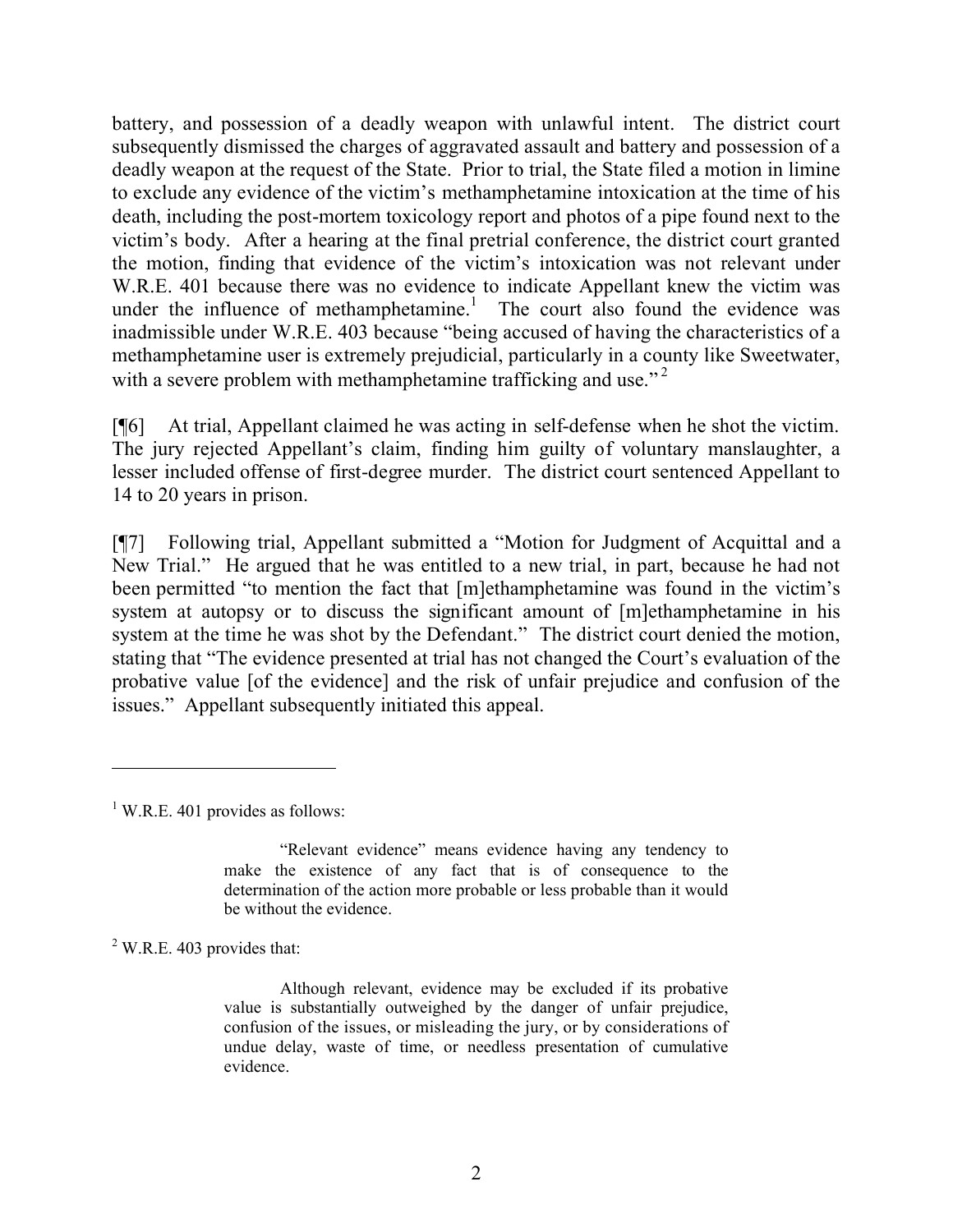[¶8] While his appeal was pending, Appellant filed a motion with this Court seeking a limited remand to develop his claim that his counsel was ineffective for failing to hire an expert witness to interpret the post-mortem toxicology report of the victim, provide a report to the district court, and produce the expert to testify at the hearing on the State's motion in limine. We granted the motion, and the district court held an evidentiary hearing. At the hearing, Dr. David Benjamin offered expert testimony relating to the effects of methamphetamine. Dr. Benjamin testified that the victim had an "extremely high" level of methamphetamine in his blood at the time of his death, and he opined that "the methamphetamine significantly contributed to [the victim's] agitation and violent behavior and aggressive nature." However, on cross-examination, when Dr. Benjamin was asked whether the victim would have acted differently if he had not been under the influence of methamphetamine, Dr. Benjamin stated that he "would not be able to respond to that without speculating."

[¶9] Following the hearing, the district court concluded that counsel's failure to call an expert witness did not constitute deficient performance. The district court found as follows:

> Dr. Benjamin acknowledged that he was not able, without speculating, to testify whether Mr. Klakken had developed a tolerance to methamphetamine or how that level of methamphetamine affected his behavior, if it affected his behavior at all. More importantly, [Appellant] has still not made any connection between Dr. Benjamin's testimony about how dangerous a person who is using methamphetamine has the potential to be and the nature of the threat **that was perceived by [Appellant]** at the time he decided to use deadly force against Mr. Klakken.

(Emphasis in original.) The district court also noted that "Dr. Benjamin did not have any evidence that the Defendant had direct knowledge on July 6, 2012 that Mr. Klakken had been using methamphetamine." Appellant does not challenge the district court's ruling that his counsel was not ineffective.

# *STANDARD OF REVIEW*

[¶10] We review a trial court's evidentiary rulings for an abuse of discretion.

Evidentiary rulings are within the sound discretion of the trial court and include determinations of the adequacy of foundation and relevancy, competency, materiality, and remoteness of the evidence. This Court will generally accede to the trial court's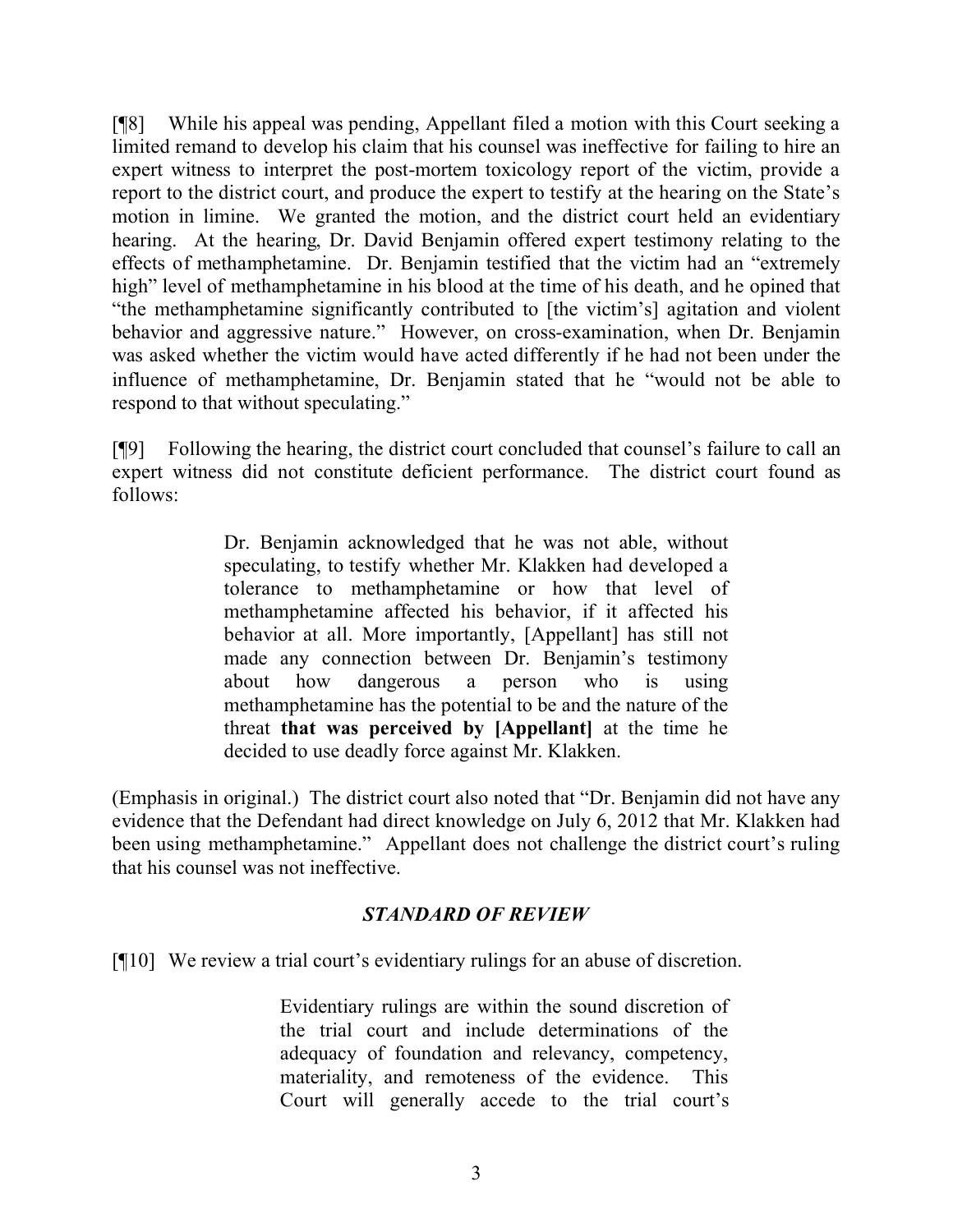determination of the admissibility of evidence unless that court clearly abused its discretion.

*Brock v. State*, 2012 WY 13, ¶ 23, 272 P.3d 933, 939-40 (Wyo. 2012) (quoting *Edwards v. State*, 2007 WY 146, ¶ 7, 167 P.3d 636, 637 (Wyo. 2007)). "The ultimate issue that we decide in determining whether there has been an abuse of discretion is whether or not the court could have reasonably concluded as it did." *Edwards v. State*, 973 P.2d 41, 45 (Wyo. 1999) (quoting *State v. McDermott*, 962 P.2d 136, 138 (Wyo. 1998)).

## *DISCUSSION*

[¶11] As noted above, Appellant claimed that he was acting in self-defense when he shot and killed Mr. Klakken. The basic rule relating to self-defense was set forth in Jury Instruction 23:

## **Instruction No. 23**

It is lawful for a person who is being assaulted to defend himself from attack if he has reasonable grounds for believing and does believe that bodily injury is about to be inflicted upon him. In doing so he may use all force which would appear to a reasonable person, in the same or similar circumstances, to be necessary to prevent the injury which appears to be imminent.

The jury was also instructed, consistent with Wyoming law, that a self-defense claim is not available to an aggressor who provokes the conflict:

# **Instruction No. 28**

Generally, the right to use self-defense is not available to an aggressor who provokes the conflict. However, if one provokes a conflict but thereafter withdraws in good faith and informs the adversary by words or actions of the desire to end the conflict and is thereafter pursued, that person then has the same right of self-defense as any other person. The person is justified in using force to the same extent that any other person would be who was acting in self-defense.

[¶12] Appellant contends that evidence relating to the victim's methamphetamine intoxication at the time of his death was admissible under W.R.E. 401 because it was relevant to Appellant's claim of self-defense. According to Appellant, the victim's methamphetamine intoxication was relevant because it "casts significant light on the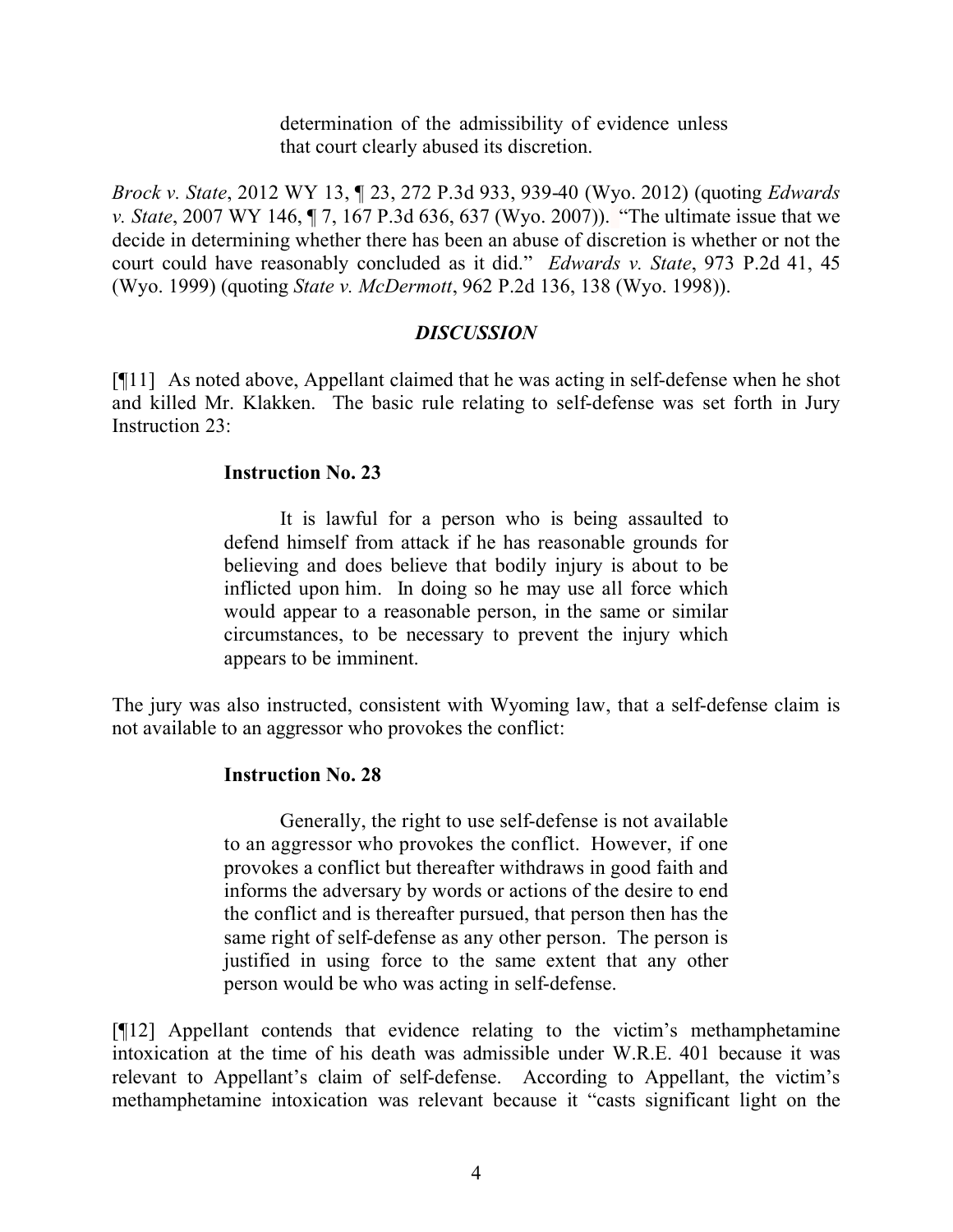specific nature of the threat to [Appellant]." Appellant claims that the exclusion of evidence relating to the victim's methamphetamine intoxication deprived the jury of a critical fact necessary to place Appellant's behavior in proper context. Appellant further contends that the district court's ruling deprived him of his constitutional right to present a defense.

[¶13] The State claims that evidence relating to the victim's methamphetamine intoxication was not relevant because there is no evidence in the record indicating that Appellant knew the victim was under the influence of methamphetamine. The State also contends the district court correctly determined that the risks of unfair prejudice and confusion of the issues outweighed the probative value of the evidence under W.R.E. 403. The State notes that Dr. Benjamin could not give an opinion as to whether the victim would have acted differently if the victim had not been under the influence of methamphetamine. Finally, the State contends that, even if the district court erroneously excluded the evidence relating to the victim's methamphetamine intoxication, Appellant was not prejudiced by the error. According to the State, even if Appellant knew the victim was under the influence of methamphetamine, the evidence introduced at trial clearly showed that Appellant provoked the victim's conduct. The State asserts that Appellant invited the conflict by challenging the victim to come up to the third floor of the apartment complex and threatening him with "I've got something for you." The State also contends that Appellant provoked the conflict by shooting a firework in the direction of the victim. As a result of these actions, the State asserts that a self-defense claim was not available to Appellant.

[¶14] This Court has never addressed the issue of whether evidence of a homicide victim's intoxication at the time of his death is admissible when a defendant claims he acted in self-defense. We note, however, that other jurisdictions have found such evidence to be admissible when there is evidence indicating the defendant is aware of the victim's intoxication. For example, in *State v. Plew*, 745 P.2d 102, 105 (Ariz. 1987), the Arizona Supreme Court reversed a trial court's decision to exclude evidence of the victim's cocaine intoxication where the defendant believed the victim to be on a cocaine high at the time of the altercation. The victim was the defendant's cocaine supplier and the defendant was familiar with the impact of cocaine on the victim because he had been present on many occasions when the victim used cocaine. *Id.* Considering these facts, the court found that the evidence was admissible:

> It is our opinion as well that the effect of cocaine intoxication on mental and physical behavior is a proper subject for expert testimony in an appropriate case. We believe this is such a case. An addict is accused of attempting to murder his supplier, also an addict. The defendant claims self-defense - alleging he was trying to protect himself from the attack of an angry, intoxicated "pusher" acting under a cocaine-induced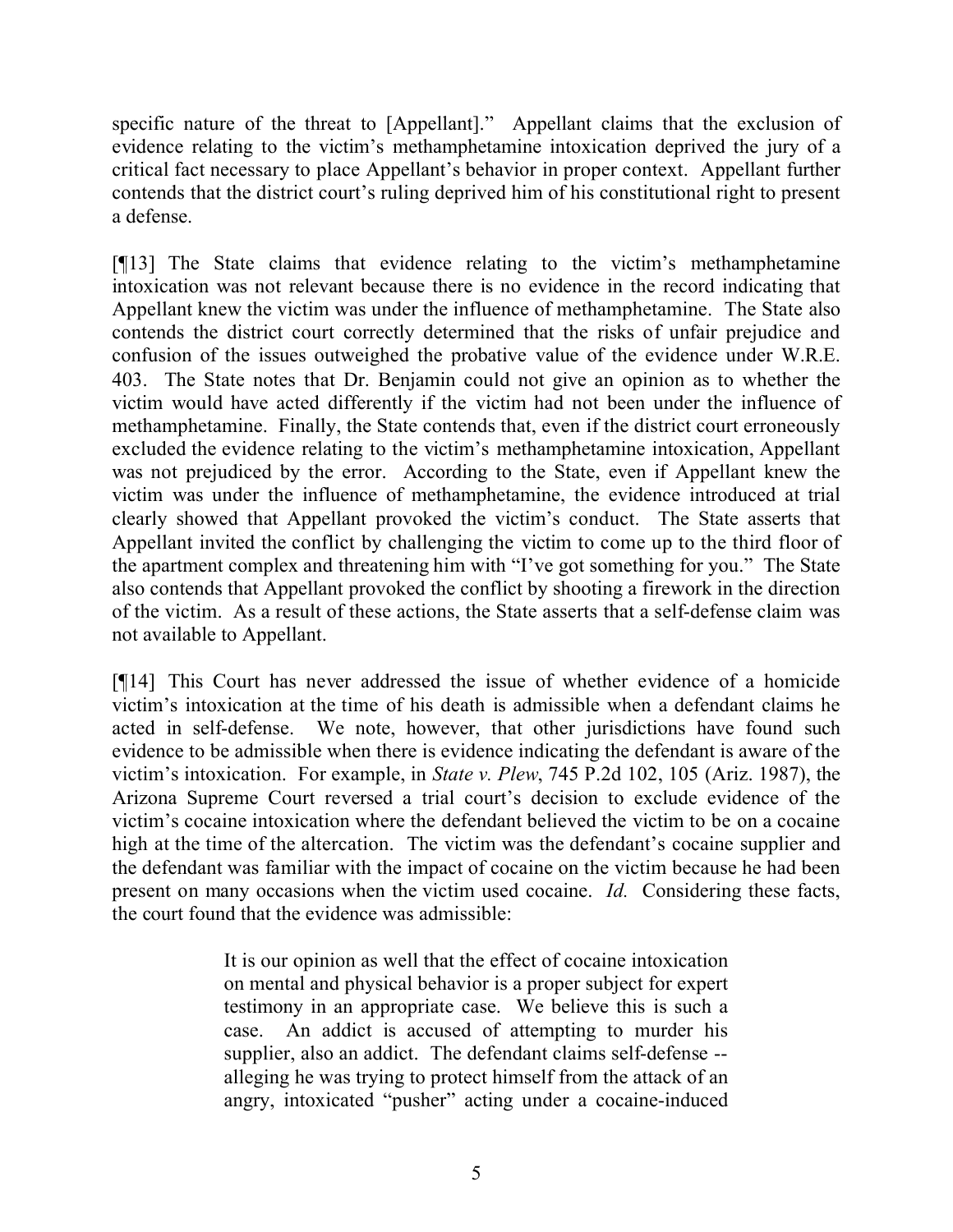frenzy.

*Id.*, 745 P.2d at 106. In *Sipe v. State*, 404 S.W.3d 164 (Ark. App. 2012), the court applied the same principle in determining that evidence of the victim's intoxication was not admissible where the defendant was not aware of the victim's intoxication. The court explained as follows:

> In the context of self-defense, the victim's alleged propensity toward violence, his criminal background, and his intoxication at the time of death could only possibly be relevant if appellant both knew about those factors and knew who he was defending himself against when he fired his weapon. *Britt v. State,* 7 Ark. App. 156, 161, 645 S.W.2d 699, 702 (1983) (holding that testimony of specific acts unknown to a defendant are not directly probative of his belief that he is about to encounter unlawful deadly force). Here, appellant admitted that he fired his gun without knowing who was riding toward him. Therefore, because appellant did not know upon whom he was shooting, he could not have considered the victim's background and state of mind before firing his weapon. Accordingly, such evidence would only have served to prejudice the victim.

*Id.*, 404 S.W.3d at 172. *See also* 41 C.J.S. Homicide § 447, and cases cited therein.

[¶15] Appellant cites *Bromley v. State*, 2009 WY 133, 219 P.3d 110 (Wyo. 2009) as support for his claim that the evidence of the victim's intoxication was admissible. In *Bromley*, the defendant shot and killed a friend while target shooting. He was charged with the crime of second-degree murder and was ultimately convicted of the lesser included offense of manslaughter.

[¶16] In *Bromley*, the State's theory of the case was that the defendant was a heavy user of methamphetamine who became volatile and violent when under the influence of the drug. In accordance with this theory, the State sought to introduce evidence of the defendant's historic use of methamphetamine and his alleged use of the drug on the day of the killing. *Id.*, ¶ 6, 219 P.3d at 113. The district court initially ruled that the evidence was inadmissible under Rule 404(b). *Id.*, ¶ 8, 219 P.3d at 113. Prior to trial, however, the defendant's cellmate came forward to say that the defendant admitted that he used methamphetamine on the day of the killing and that he committed the crime because he was "coming down from drugs" and he was "all methed out" at the time of the shooting. *Id.*, ¶¶ 9-11, 36, 219 P.3d at 113, 120. That evidence was ruled admissible under Rule 801(d)(2), providing that admissions by a party-opponent are not hearsay. *Id.*, ¶ 35, 219 P.3d at 119. The court also admitted expert testimony relating to "the effect of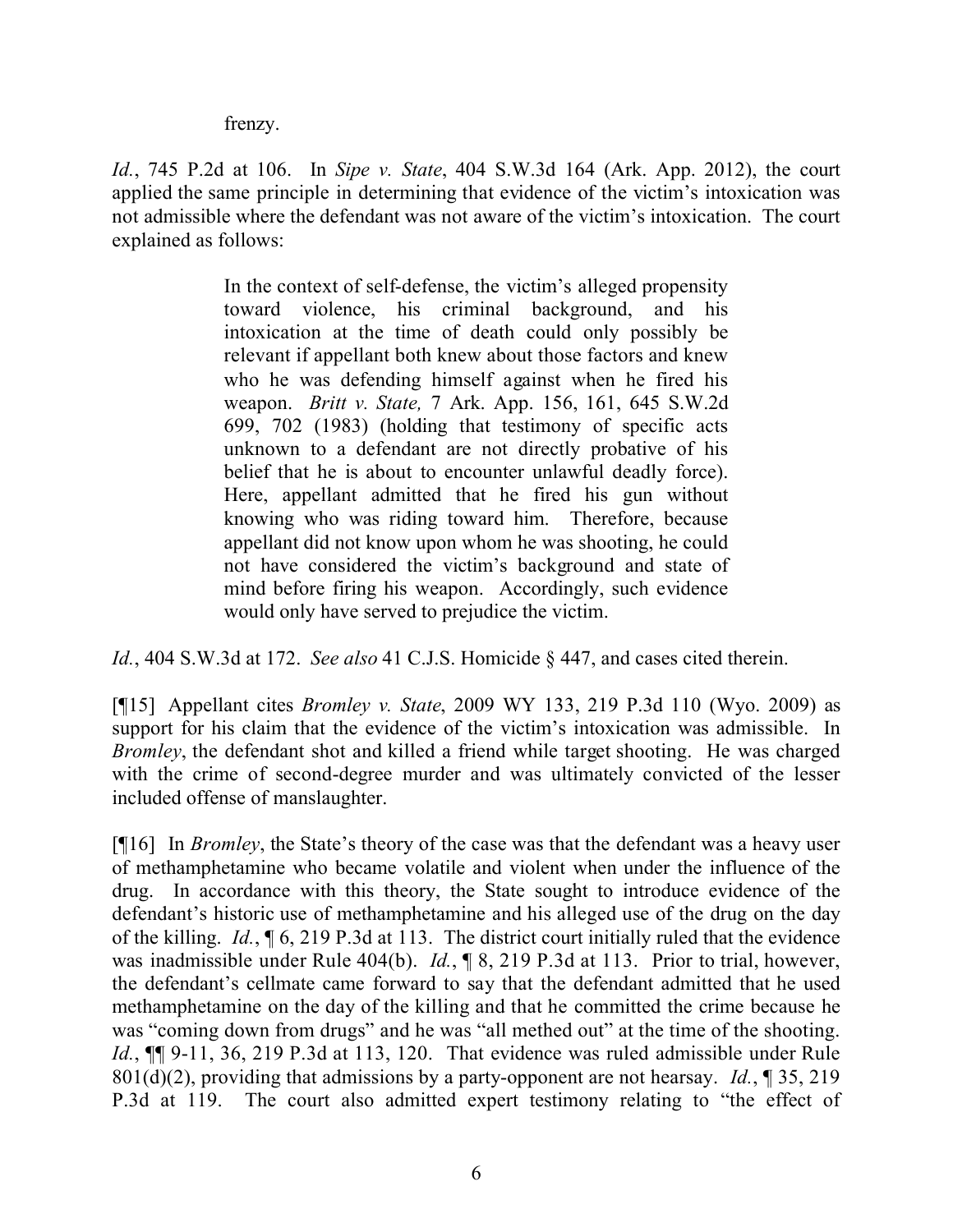methamphetamine on the human body and mind, both during use and during withdrawal from use" and to "the detectability of methamphetamine in the human body through chemical analysis." *Id.*, ¶ 14, 219 P.3d at 114. The defendant appealed, and we found no abuse of discretion in the trial court's decision to admit evidence of the appellant's use of methamphetamine. With respect to the appellant's statements to the jailhouse informant, we concluded that "they were relevant to prove the appellant's state of mind at the time of the shooting, they were more probative of his state of mind than any other available evidence, and they were not unduly prejudicial." *Id.*, ¶ 41, 219 P.3d at 121. We further concluded that "Once [the jailhouse informant] testified about the appellant's admission that he was 'methed out' at the time of the shooting, the foundation was laid for [the expert witness's] testimony about the effects of methamphetamine use." *Id.*, ¶ 42, 219 P.3d at 121.

[¶17] Appellant claims that because testimony relating to methamphetamine use was introduced in *Bromley*, it should have been allowed here. We disagree. *Bromley* is distinguishable from the present case. In *Bromley*, the defendant's state of mind was at issue and evidence of that state of mind was relevant to the elements of the crimes charged. In *Bromley*, the shooting occurred without provocation and the defendant claimed it was accidental. We determined that the testimony indicating he was under the influence of methamphetamine was "more probative of his state of mind than any other available evidence." The defendant did not claim he was acting in self-defense and, in light of that fact, there was no issue as to whether the victim's state of mind influenced the reasonableness of the defendant's actions. *Bromley* provides no support for the proposition that a victim's methamphetamine intoxication is relevant to the reasonableness of the defendant's actions absent evidence indicating the defendant is aware of the intoxication.

[¶18] In the present case, the State's motion in limine to exclude evidence of the victim's methamphetamine intoxication asserted that "there is absolutely no evidence the State is aware of that the defendant in this case knew the [victim] was using methamphetamine beyond bald assertions the victim was a 'Crack head.'" Indeed, in taped interviews with law enforcement, Appellant repeatedly referred to the victim as a "crack head," but indicated that he did not know whether the victim was intoxicated at the time of his death. Appellant stated "I mean, I could fight [the victim] and beat the shit out of him and his friend, but I don't know what he was going to do, man. You don't – I don't know what drug he was on. Even if he wasn't on a drug, I don't care." At the hearing on the State's motion in limine, defense counsel stated that "The Defendant did not know that this [victim] was on meth, but his statements to law enforcement have been consistent . . . that he believed that he was on something." Defense counsel, however, did not identify any specific statements made by Appellant. Following the hearing, the district court determined that "There's no evidence, or suggestion that there's evidence, that the Defendant knew that the victim was under the influence of methamphetamine."